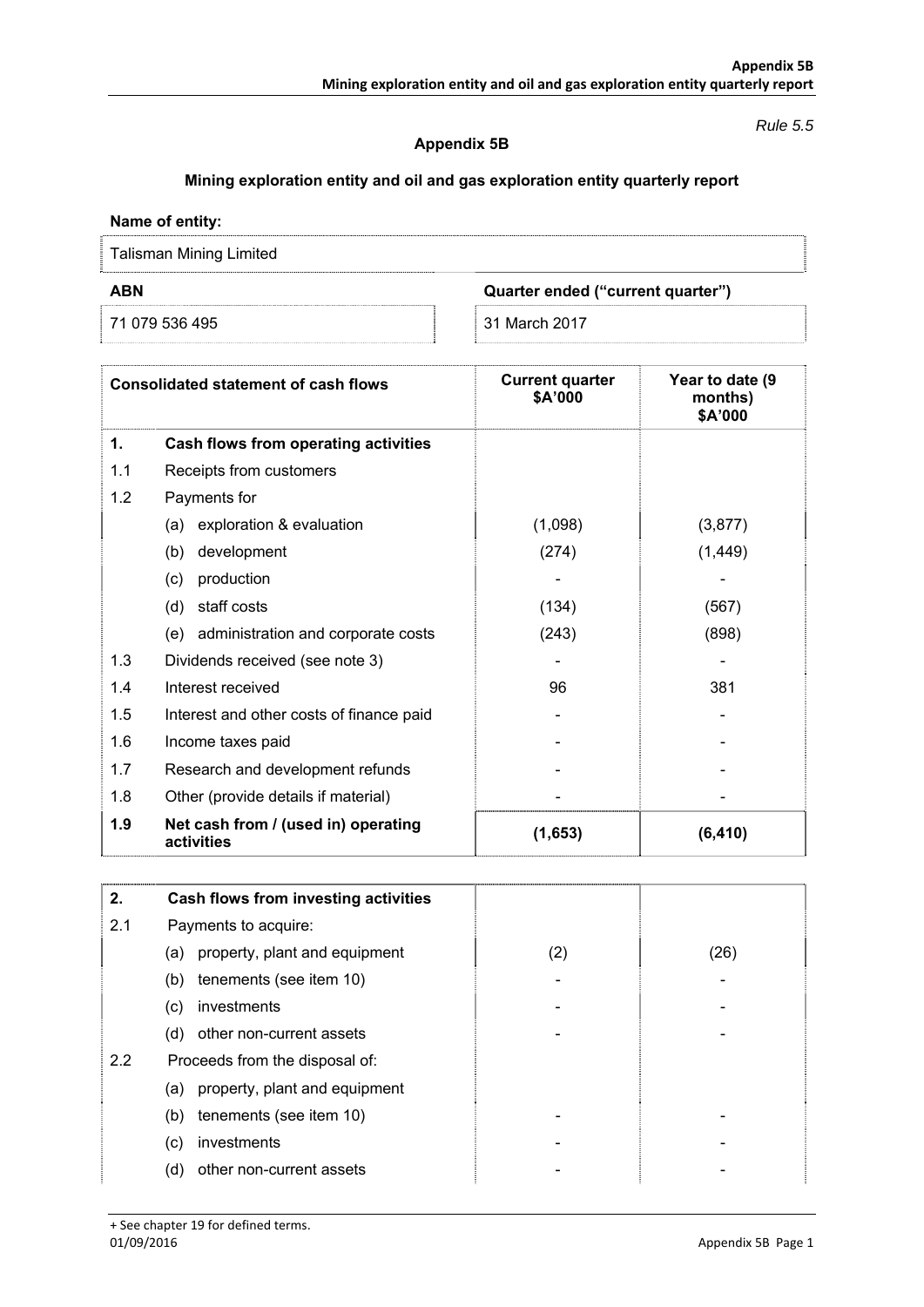| <b>Consolidated statement of cash flows</b> |                                                   | <b>Current quarter</b><br>\$A'000 | Year to date (9<br>months)<br>\$A'000 |
|---------------------------------------------|---------------------------------------------------|-----------------------------------|---------------------------------------|
| 2.3                                         | Cash flows from loans to other entities           |                                   |                                       |
| 2.4                                         | Dividends received (see note 3)                   |                                   |                                       |
| 2.5                                         | Other (provide details if material)               | $\overline{\phantom{0}}$          |                                       |
| 2.6                                         | Net cash from / (used in) investing<br>activities | (2)                               | (26)                                  |

| 3.   | Cash flows from financing activities                                           |  |
|------|--------------------------------------------------------------------------------|--|
| 3.1  | Proceeds from issues of shares                                                 |  |
| 3.2  | Proceeds from issue of convertible notes                                       |  |
| 3.3  | Proceeds from exercise of share options                                        |  |
| 3.4  | Transaction costs related to issues of<br>shares, convertible notes or options |  |
| 3.5  | Proceeds from borrowings                                                       |  |
| 3.6  | Repayment of borrowings                                                        |  |
| 3.7  | Transaction costs related to loans and<br>borrowings                           |  |
| 3.8  | Dividends paid                                                                 |  |
| 3.9  | Other (provide details if material)                                            |  |
| 3.10 | Net cash from / (used in) financing<br>activities                              |  |

| 4.  | Net increase / (decrease) in cash and<br>cash equivalents for the period |         |          |
|-----|--------------------------------------------------------------------------|---------|----------|
| 4.1 | Cash and cash equivalents at beginning of<br>period                      | 15,462  | 20,243   |
| 4.2 | Net cash from / (used in) operating<br>activities (item 1.9 above)       | (1,653) | (6, 410) |
| 4.3 | Net cash from / (used in) investing activities<br>(item 2.6 above)       | (2)     | (26)     |
| 4.4 | Net cash from / (used in) financing activities<br>(item 3.10 above)      |         |          |
| 4.5 | Effect of movement in exchange rates on<br>cash held                     |         |          |
| 4.6 | Cash and cash equivalents at end of<br>period                            | 13,807  | 13,807   |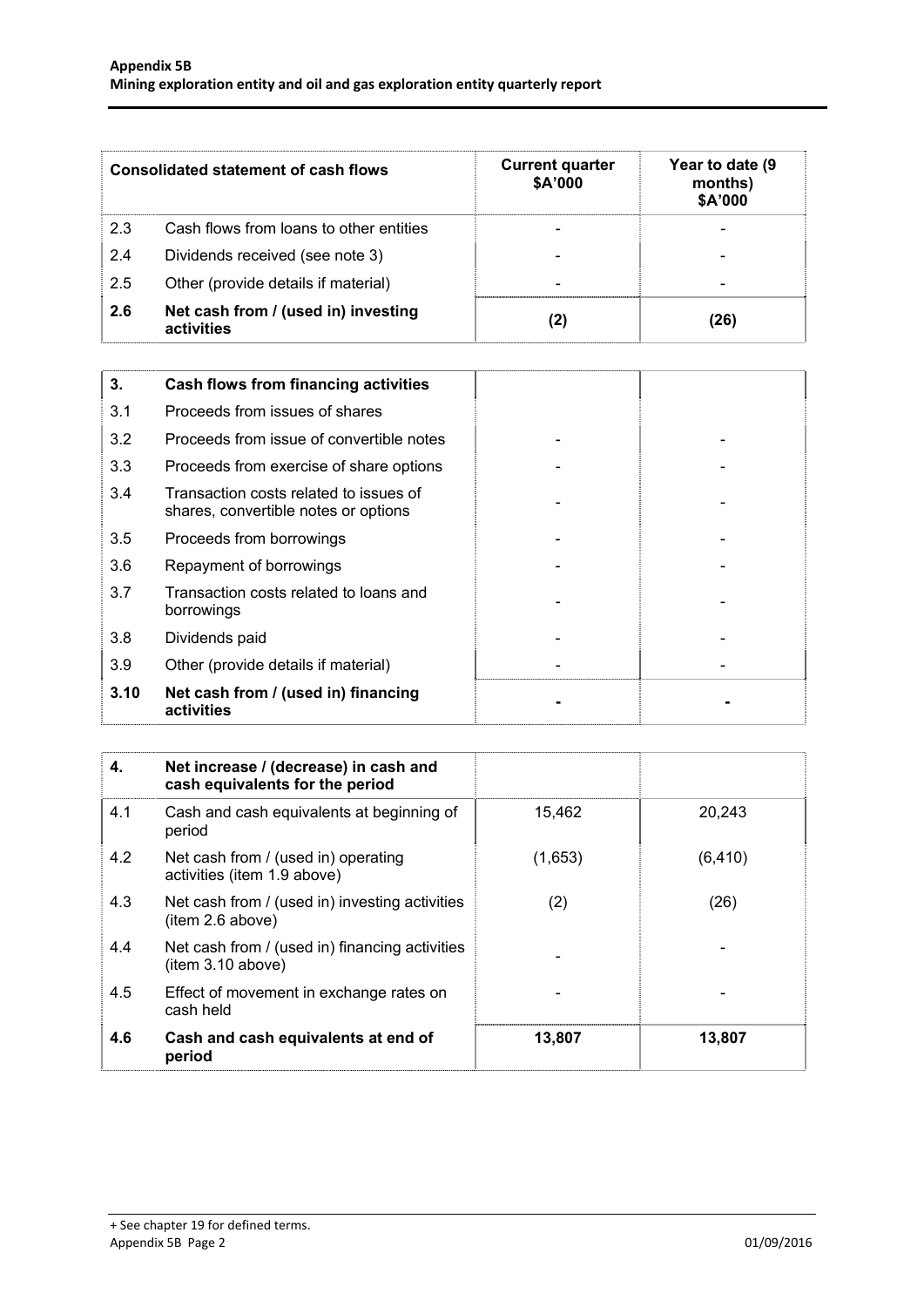| 5.  | Reconciliation of cash and cash<br>equivalents<br>at the end of the quarter (as shown in the<br>consolidated statement of cash flows) to the<br>related items in the accounts | <b>Current quarter</b><br>\$A'000 | <b>Previous quarter</b><br>\$A'000 |
|-----|-------------------------------------------------------------------------------------------------------------------------------------------------------------------------------|-----------------------------------|------------------------------------|
| 5.1 | <b>Bank balances</b>                                                                                                                                                          | 43                                | 108                                |
| 5.2 | Call deposits                                                                                                                                                                 | 13,462                            | 14,833                             |
| 5.3 | <b>Bank overdrafts</b>                                                                                                                                                        |                                   |                                    |
| 5.4 | <b>Other</b> (restricted cash in Doolgunna Joint Venture<br>with Sandfire Resources NL)                                                                                       | 302                               | 521                                |
| 5.5 | Cash and cash equivalents at end of<br>quarter (should equal item 4.6 above)                                                                                                  | 13,807                            | 15,462                             |

| 6.  | Payments to directors of the entity and their associates                            | <b>Current quarter</b><br>\$A'000 |
|-----|-------------------------------------------------------------------------------------|-----------------------------------|
| 6.1 | Aggregate amount of payments to these parties included in item 1.2                  | 158                               |
| 6.2 | Aggregate amount of cash flow from loans to these parties included<br>in item $2.3$ | -                                 |

6.3 Include below any explanation necessary to understand the transactions included in items  $6.1$  and  $6.2$ 

Salaries and statutory superannuation paid to Directors.

# **7.** Payments to related entities of the entity and their associates

- 7.1 Aggregate amount of payments to these parties included in item 1.2
- 7.2 Aggregate amount of cash flow from loans to these parties included in item 2.3 -
- 7.3 Include below any explanation necessary to understand the transactions included in items 7.1 and 7.2

| <b>Current quarter</b><br>\$A'000 |  |
|-----------------------------------|--|
|                                   |  |
|                                   |  |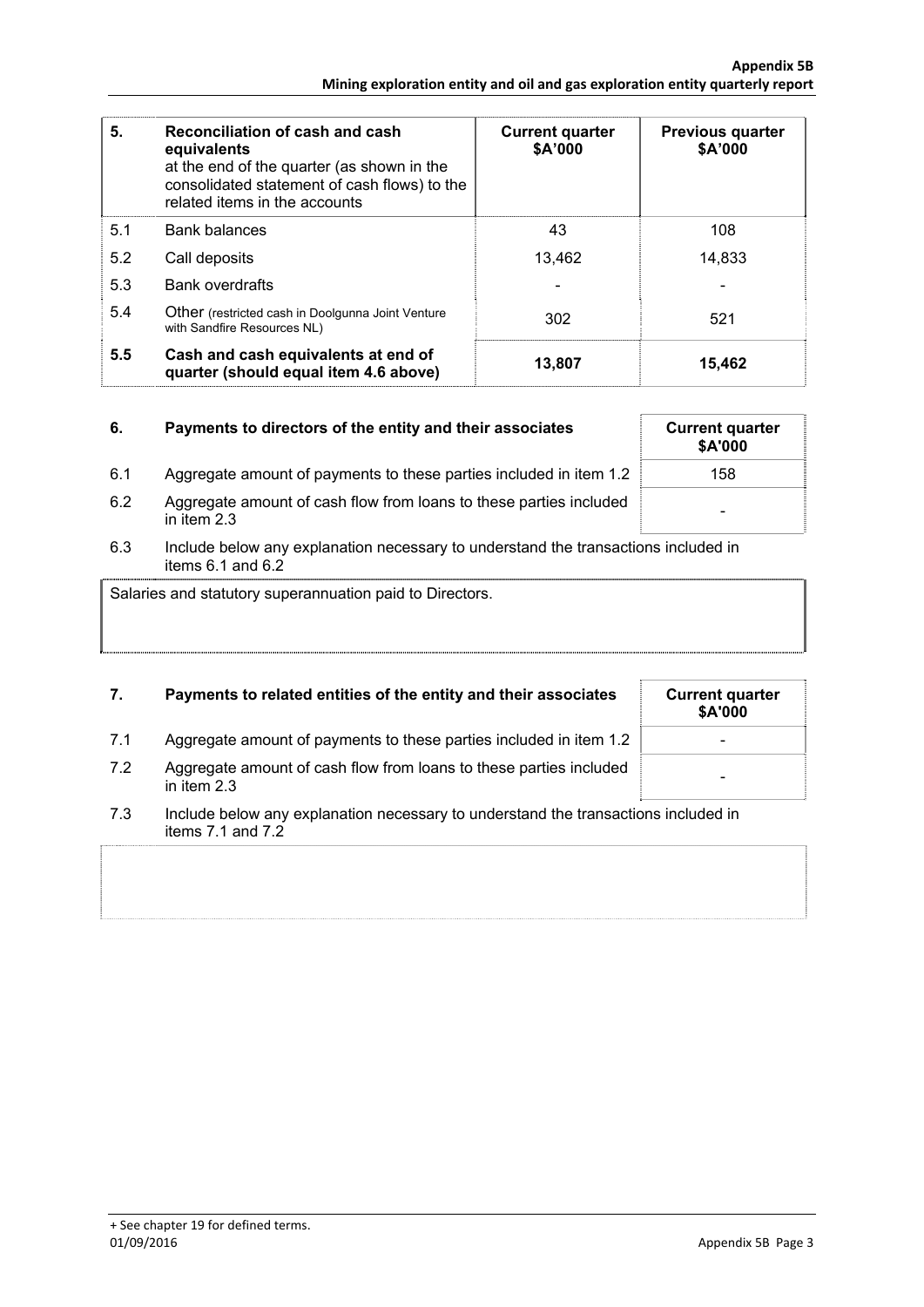| 8.  | <b>Financing facilities available</b><br>Add notes as necessary for an<br>understanding of the position | <b>Total facility</b><br>amount at quarter<br>end<br>\$A'000 | Amount drawn at<br>quarter end<br>\$A'000 |
|-----|---------------------------------------------------------------------------------------------------------|--------------------------------------------------------------|-------------------------------------------|
| 8.1 | Loan facilities                                                                                         |                                                              |                                           |
| 8.2 | Credit standby arrangements                                                                             |                                                              |                                           |
| 8.3 | Other (please specify)                                                                                  |                                                              |                                           |

8.4 Include below a description of each facility above, including the lender, interest rate and whether it is secured or unsecured. If any additional facilities have been entered into or are proposed to be entered into after quarter end, include details of those facilities as well.

| 9.  | Estimated cash outflows for next quarter | \$A'000    |
|-----|------------------------------------------|------------|
| 9.1 | Exploration and evaluation               | 1,600      |
| 9.2 | Development                              | 900        |
| 9.3 | Production                               | -          |
| 9.4 | Staff costs                              | 190        |
| 9.5 | Administration and corporate costs       | 240        |
| 9.6 | Other (provide details if material)      | <b>200</b> |
| 9.7 | <b>Total estimated cash outflows</b>     | 3,130      |

| 10.  | <b>Changes in</b><br>tenements<br>(items $2.1(b)$ and<br>$2.2(b)$ above)                          | Tenement<br>reference<br>and<br><b>location</b> | Nature of interest         | Interest at<br>beginning of<br>quarter | <b>Interest</b><br>at end of<br>quarter |
|------|---------------------------------------------------------------------------------------------------|-------------------------------------------------|----------------------------|----------------------------------------|-----------------------------------------|
| 10.1 | Interests in mining<br>tenements and<br>petroleum tenements<br>lapsed, relinquished<br>or reduced |                                                 |                            |                                        |                                         |
| 10.2 | Interests in mining                                                                               | E52/3423                                        | <b>Exploration License</b> | $0\%$                                  | 30%                                     |
|      | tenements and<br>petroleum tenements<br>acquired or increased                                     | E52/3424                                        | <b>Exploration License</b> | 0%                                     | 30%                                     |
|      |                                                                                                   | E52/3425                                        | <b>Exploration License</b> | 0%                                     | 30%                                     |
|      |                                                                                                   | E52/3466                                        | <b>Exploration License</b> | $0\%$                                  | 30%                                     |
|      |                                                                                                   | E52/3467                                        | <b>Exploration License</b> | $0\%$                                  | 30%                                     |
|      |                                                                                                   | M52/1071                                        | Mining License             | $0\%$                                  | 30%                                     |
|      |                                                                                                   | L52/170                                         | Miscellaneous License      | 0%                                     | 30%                                     |
|      |                                                                                                   | E51/1767                                        | Application                | 0%                                     | $0\%$                                   |
|      |                                                                                                   | ELA5456                                         | Application                | $0\%$                                  | $0\%$                                   |